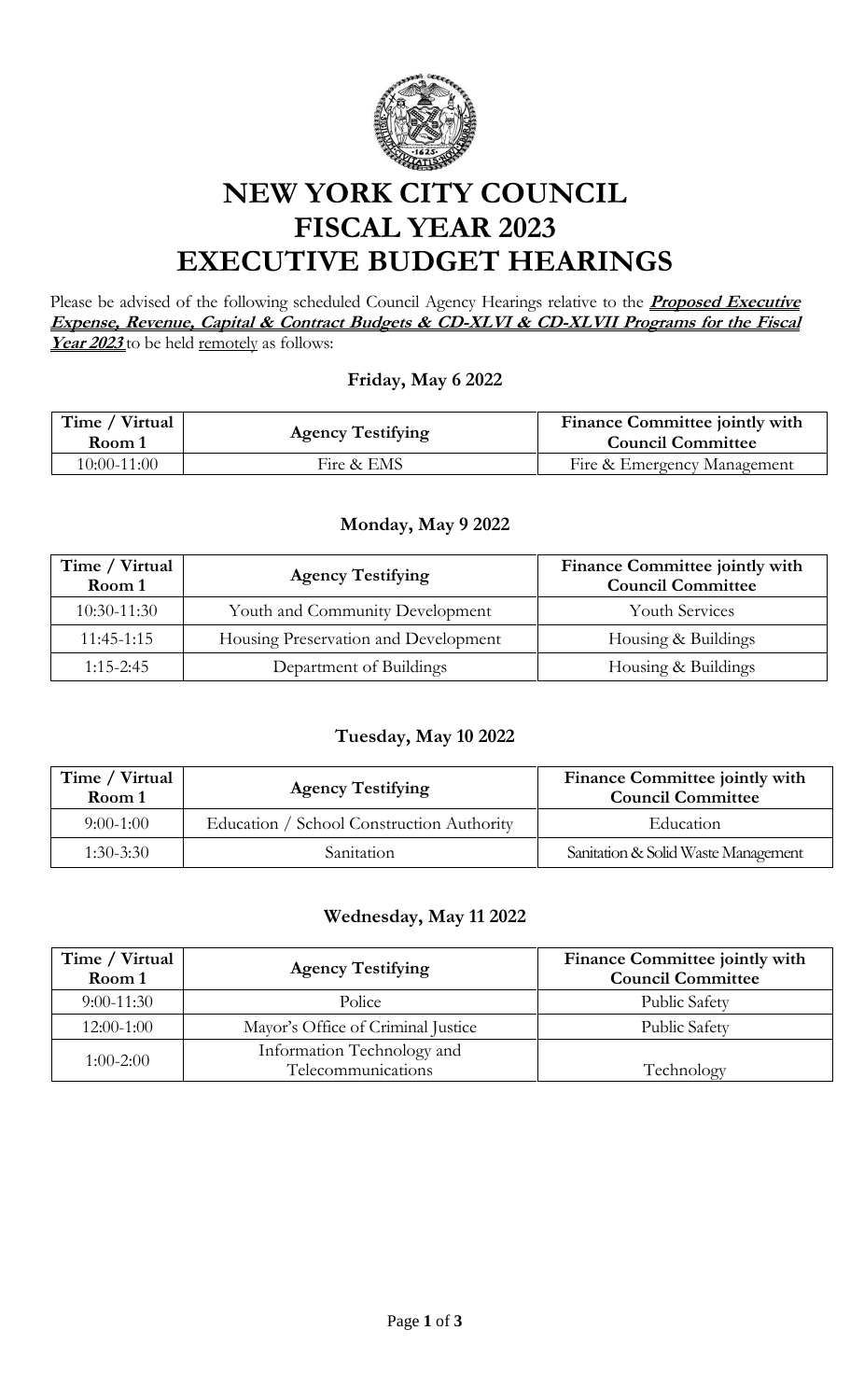## **Thursday, May 12 2022**

| Time / Virtual<br>Room 1 | <b>Agency Testifying</b> | Finance Committee jointly with<br><b>Council Committee</b> |
|--------------------------|--------------------------|------------------------------------------------------------|
| $10:00 - 11:30$          | Transportation           | Transportation & Infrastructure                            |
| $11:45-1:30$             | Immigrant Affairs        | Immigration                                                |
| $1:45-3:15$              | Aging                    | Aging                                                      |

### **Friday, May 13 2022**

| Time / Virtual<br>Room 1 | <b>Agency Testifying</b> | Finance Committee jointly with<br><b>Council Committee</b>                 |
|--------------------------|--------------------------|----------------------------------------------------------------------------|
| 10:00-11:30              | Libraries                | Cultural Affairs, Libraries &<br><b>International Intergroup Relations</b> |
| $11:30-1:00$             | Cultural Affairs         | Cultural Affairs, Libraries &<br>International Intergroup Relations        |
| $1:30-3:00$              | Parks and Recreation     | Parks and Recreation                                                       |

### **Wednesday May 18 2022**

| Time / Virtual  | <b>Agency Testifying</b>    | Finance Committee jointly with                                               |
|-----------------|-----------------------------|------------------------------------------------------------------------------|
| Room 1          |                             | <b>Council Committee</b>                                                     |
| $10:00 - 12:00$ | $Health + Hospitals$        | Hospitals                                                                    |
| $12:00 - 2:00$  | Health & Mental Hygiene     | Health jointly with Mental Health,<br>Developmental Disability and Addiction |
| $2:30-4:00$     | City University of New York | <b>Higher Education</b>                                                      |

### **Friday May 20 2022**

| Time / Virtual<br>Room 1 | <b>Agency Testifying</b>                                                  | Finance Committee jointly with<br><b>Council Committee</b> |
|--------------------------|---------------------------------------------------------------------------|------------------------------------------------------------|
| $9:00-12:00$             | Human Resources Administration/DSS<br>and Department of Homeless Services | General Welfare                                            |
| $12:00 - 1:30$           | Administration for Children's Services                                    | General Welfare                                            |

### **Monday May 23 2022**

| Time / Virtual<br>Room 1 | <b>Agency Testifying</b>       | <b>Finance Committee</b> |
|--------------------------|--------------------------------|--------------------------|
| $10:00 - 11:30$          | <b>Small Business Services</b> | <b>Small Business</b>    |
| $12:00-2:00$             | <b>NYCHA</b>                   | Public Housing           |
| $2:30-4:00$              | Department of Correction       | Criminal Justice         |
| $4:00-4:30$              | Board of Correction            | Criminal Justice         |